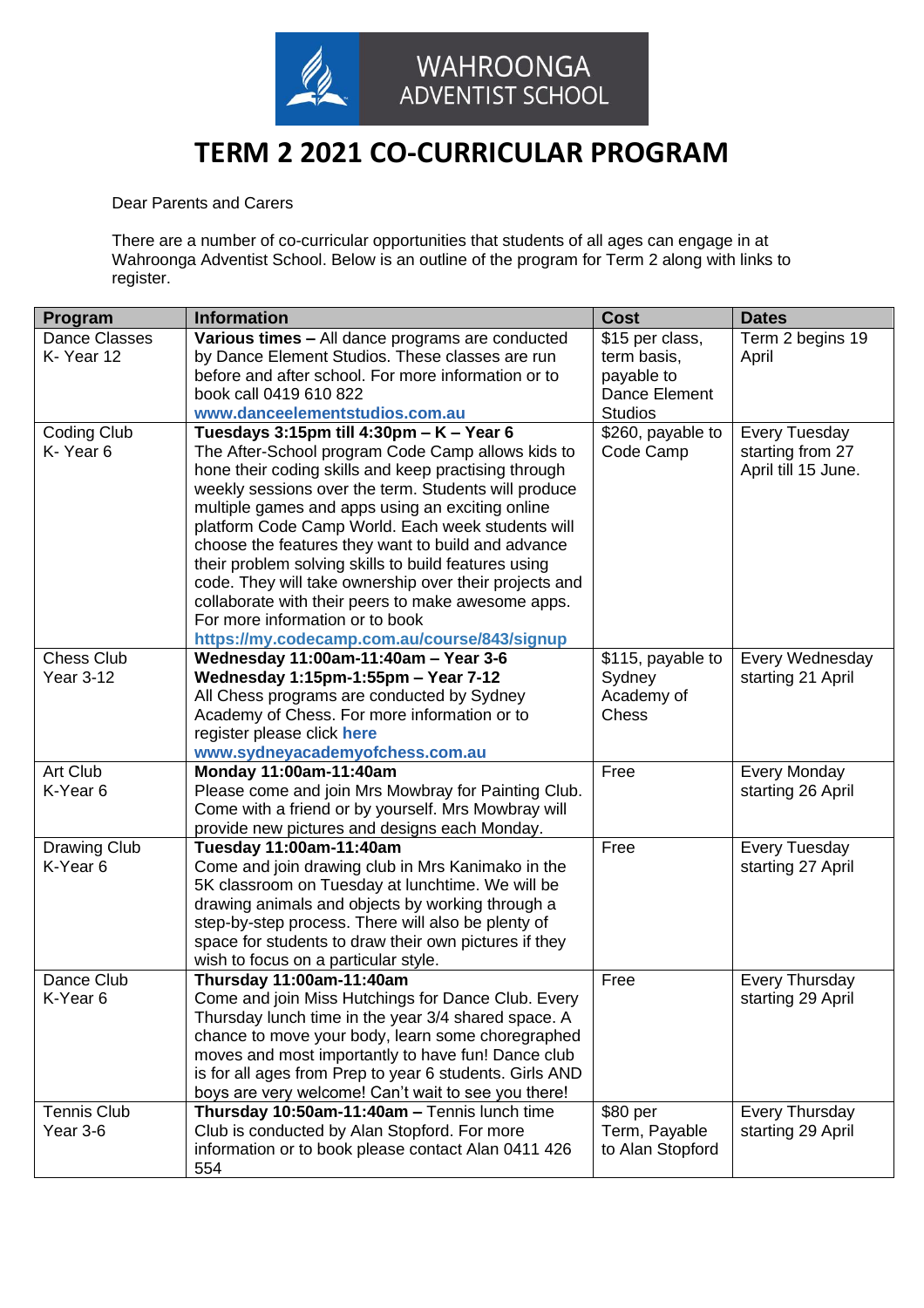| <b>WAS Basketball</b><br>Year 5-12                                          | Monday 3:30pm-4:30pm - Year 5-8<br>Monday 4:30pm-5:30pm - Year 9-12<br>WAS Basketball Program, is a training program for<br>students in Year 5-8 and Year 9-12. This program is<br>open to all students who are keen basketballers or<br>wanting to learn about Basketball. The training<br>program will involve Basketball specific fitness,<br>strengths and skills. Please click here to register your<br>interest.                                                                                                                                                                                                                                               | Free                                                 | Every Monday<br>starting 26 April          |
|-----------------------------------------------------------------------------|----------------------------------------------------------------------------------------------------------------------------------------------------------------------------------------------------------------------------------------------------------------------------------------------------------------------------------------------------------------------------------------------------------------------------------------------------------------------------------------------------------------------------------------------------------------------------------------------------------------------------------------------------------------------|------------------------------------------------------|--------------------------------------------|
| Football NSW<br>Participation<br>Program<br>Year 2-6<br><b>Football NSW</b> | Wednesday 7:15am - 8:15am<br>This program is aimed at primary students from Year<br>2-6 who are aiming to develop their Football Skills<br>and will be conducted by the Football NSW.<br>Please click here if you would like to book<br>$\bullet$<br>using your active kids voucher.<br>Please click here to book if you do not have<br>an active kids voucher.                                                                                                                                                                                                                                                                                                      | \$100 per term,<br>payable to<br><b>Football NSW</b> | Every Wednesday<br>starting 28 April       |
| <b>WAS Running</b><br>Club<br><b>Year 4-12</b>                              | Fridays 7:00am-8:00am<br>Running training is conducted by Mr Starrett and will<br>involve running multiple km's (3km-6km) completing<br>fitness, strength and conditioning drills. Activities are<br>suitable for beginners to advanced runners. Students<br>wishing to join that are younger than Year 4 need to<br>contact Mr Starrett to arrange a trial session. To<br>register please click here                                                                                                                                                                                                                                                                | Free                                                 | Every Friday<br>starting 23 April          |
| Mountain Biking<br><b>Year 5-12</b>                                         | Sunday 2 May - 7:00am till 9:30am<br>Sunday 23 May - 7:00am till 9:30am<br>Sunday 13 June - 7:00am till 9:30am<br>Mountain Biking Club is conducted on a Sunday twice<br>a term by Mr Starrett. Rides are open for students in<br>Year 5-12 and younger capable students. The rides<br>are off road mountain bike rides and approximately 2<br>hrs long and 10km in length and caters for all levels.<br>This club provides students with the opportunity to<br>ride with new people, be outdoors, develop new skills<br>and progress to a more advanced level. Students<br>need to be confident on a bike. For more information<br>or to register please click here | Free                                                 | Sunday 2 May, 23<br>May and 13 June        |
| <b>Primary School</b><br>Chamber<br>Orchestra<br>Year 3-6                   | Thursday Lunch Time 11:10am till 11:40pm<br>is a new ensemble which will be for all violins, violas<br>and cellos who have been having private lessons for<br>a year or more. They rehearse at a lunchtime on<br>Thursdays, meet outside the Music Room on Level 3<br>and bring your instrument and lunch. Junior school<br>chamber orchestra is conducted and directed by Mrs<br>Sarah Jameson. To register or for more information<br>please contact Sarah.j.jameson@gmail.com                                                                                                                                                                                     | Free                                                 | <b>Every Thursday</b><br>starting 29 April |
| <b>Camerata Strings</b><br><b>Year 7-12</b>                                 | Thursday Morning 7:30am till 8:20am<br>The String Ensemble consists of students from Year 7<br>- 12 who can play one of the following string<br>instruments - violin, viola, cello or double bass. The<br>ensemble works on varying repertoire and performs<br>regularly at various school and church-based events.<br>Students who get private tuition are encouraged to<br>join and contribute to the music making in this<br>ensemble. The Camerata Strings will rehearse in<br>Music lab 1 and is conducted and directed by Mrs                                                                                                                                  | Free                                                 | Every Thursday 29<br>April                 |